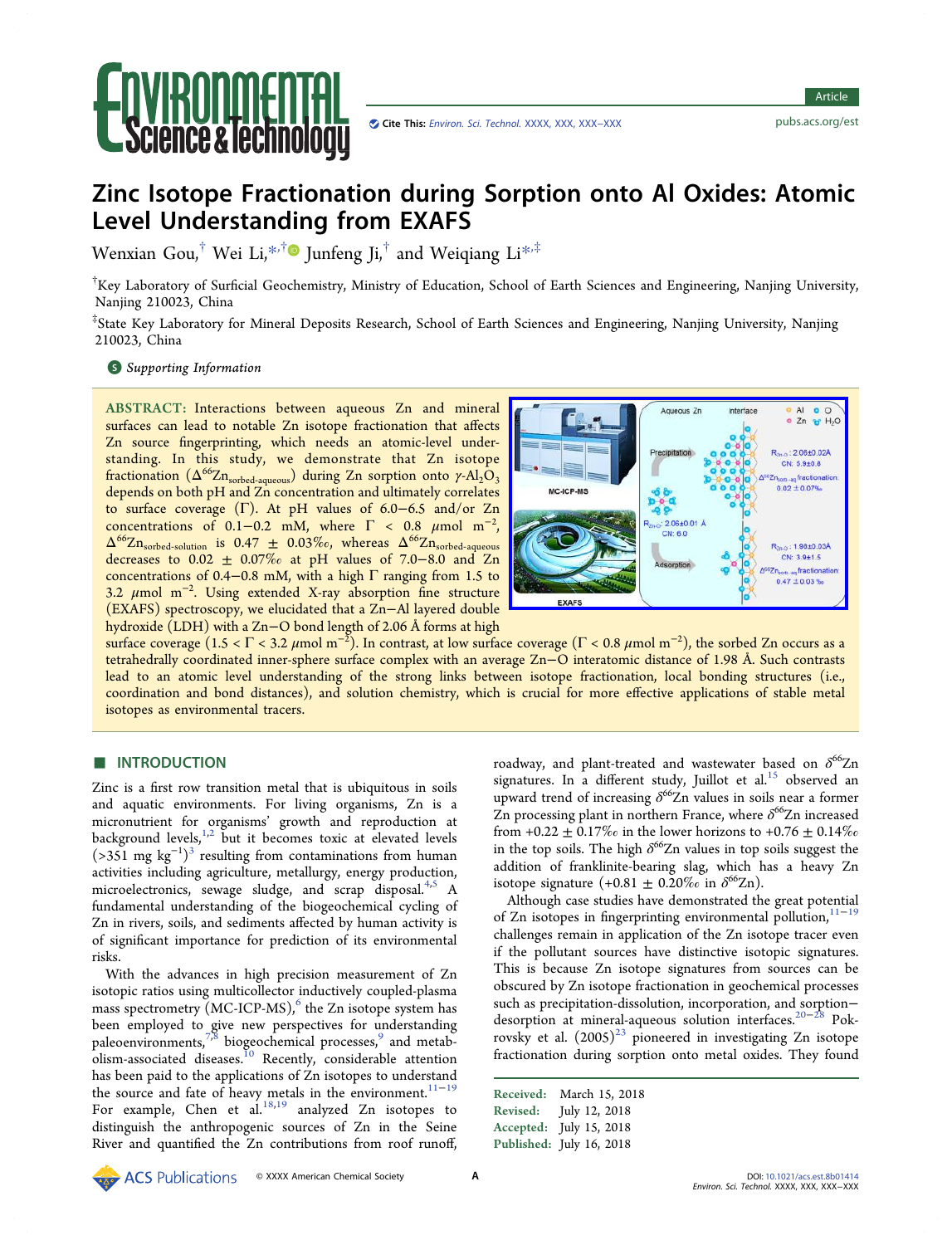that the surfaces of hematite, pyrolusite, gibbsite, and corundum tend to enrich heavy Zn isotopes, whereas goethite and birnessite surfaces enrich light Zn isotopes. Subsequently, more studies reported Zn isotope fractionation during interfacial sorption processes.<sup>[24](#page-8-0)-[28](#page-8-0)</sup> As summarized in [Table](http://pubs.acs.org/doi/suppl/10.1021/acs.est.8b01414/suppl_file/es8b01414_si_001.pdf) [S1](http://pubs.acs.org/doi/suppl/10.1021/acs.est.8b01414/suppl_file/es8b01414_si_001.pdf), it is currently difficult to conclude a clear trend for Zn isotope fractionation behavior during sorption on mineral surfaces. For instance, the reported Zn isotopic fractionation  $(\Delta^{66} \text{Zn}_{\text{solid-gqueous}})$  for birnessite varies from +0.05  $\pm$  0.08% $_o$  to  $+3.0\%$ .<sup>[23,25](#page-8-0)</sup><sup>1</sup> Obviously, an atomic-level understanding of the Zn isotope fractionation behavior during interfacial reactions is a prerequisite for widely applying Zn isotopes for tracing pollution.

The complexities in Zn isotope fractionation during sorption onto mineral surfaces likely stem from variations in the chemical environment of the sorbed Zn at atomic scales, as metals in aqueous solution can be sorbed onto mineral surfaces via fundamentally different mechanisms (i.e., inner-sphere surface complexation, outer-sphere surface complexation, precipitation, and incorporation).<sup>[20](#page-8-0)−[22](#page-8-0)</sup> Theories of isotope fractionation suggest that heavy isotopes are enriched in substances with stronger bonds (e.g., low coordination number and shorter bond length) at equilibrium.<sup>29</sup> [Extended X-ray](#page-8-0) absorption fine structure (EXAFS) spectroscopy is a powerful technique that can provide the local structural information (i.e., coordination number, bond distance) of specific metals.<sup>[21](#page-8-0),[30,31](#page-8-0)</sup> EXAFS has been employed to study the chemical environment of transition metals (e.g., Co, Ni, Zn) during sorption onto several minerals,  $21,32-34$  $21,32-34$  $21,32-34$  but its applications to understanding isotope fractionation are still limited.<sup>24,28</sup>

In this study, we systematically investigated Zn isotope fractionation during its sorption onto *γ*-alumina (*γ*-Al<sub>2</sub>O<sub>3</sub>) under various pH and Zn loading conditions and employed EXAFS to reveal the Zn sorption mechanism. We chose γalumina as the adsorbent because (i) γ-alumina has welldefined surface properties and has been extensively used as a model compound for studying the mechanisms of heavy metal/metalloid sorption on metal oxides,  $2^{1,22}$  $2^{1,22}$  $2^{1,22}$  and (ii) naturally occurring Al-(hydr)oxides and clays commonly contain Zn impurities that can interfere with the measurement of sorbed Zn isotopes, while the Zn content in  $\gamma$ -alumina is negligible (∼1.4 ppm). The objective of this research is to combine isotopic analysis and EXAFS analysis to elucidate the relationship between Zn isotope fractionation behavior and bonding structures of sorbed Zn at a molecular scale, which may ultimately help understand the transport and fate of Zn in the environment.

#### **EXPERIMENTAL SECTION**

Materials. Aluminum oxide (CAS: 1344-28-1) was purchased from Sigma-Aldrich as the adsorbent. Powder Xray diffraction (XRD) analysis confirmed that this material was a pure  $\gamma$ -phase Al<sub>2</sub>O<sub>3</sub> ([Figure S1\)](http://pubs.acs.org/doi/suppl/10.1021/acs.est.8b01414/suppl_file/es8b01414_si_001.pdf). The specific surface area of the powder was 106  $\pm$  4 (2SD, n = 5) m<sup>2</sup> g<sup>-1</sup>, as measured by the multipoint (e.g., 8 points)  $N_2$  Brunauer-Emmet-Teller method (BET). The Zn stock solution (40 mM, pH  $\approx$  3.4) used in this study was prepared from  $\text{Zn}(\text{NO}_3)_2\text{·}6\text{H}_2\text{O}$  (CAS: 10196-18-6, Sigma-Aldrich) and deionized water (>18.2 M $\Omega$ ); all acids were purified by double sub-boiling distillation, and all labware involved in the experiments was made of Teflon to minimize Zn contamination.

Sorption Experiments. Three types of Zn sorption experiments were carried out under ambient conditions, including kinetic sorption experiments (duration of 0.5−48 h), sorption edge experiments (pH 4.0−9.0), and sorption isotherm experiments (Zn initial concentration of 0.1−0.8 mM). Prior to reacting with Zn in each sorption experiment, the  $\gamma$ -Al<sub>2</sub>O<sub>3</sub> powder was hydrated in a 0.1 or 0.01 M NaNO<sub>3</sub> background electrolyte solution for 24 h at a fixed pH (4.0 to 9.0). After hydration, a certain amount of Zn stock solution was dispensed at a rate of approximately 1 mL min<sup>−</sup><sup>1</sup> while vigorously stirring the solution to avoid the formation of Zn precipitates due to local oversaturation of the suspension. The suspension was controlled at a solid/liquid ratio of 2.5  $g L^{-1}$ , and the pH of the suspension was then maintained by titration with 0.01 M NaOH/HNO<sub>3</sub>. After a reaction time of 0.5 to 48 h, the suspensions were centrifuged to separate the solids and supernatants, and the latter were further filtered through a methacrylate butadiene styrene filtration assembly with a poly(ether sulfone) membrane and 0.22  $\mu$ m pores (Sartorius, Germany). The Zn concentration of the supernatant was analyzed by inductively coupled plasma-optical emission spectroscopy (Thermo ICP 6000 series ICP-OES, using emission lines of 213.8 and 206.1 nm).

Measurement of Zn Isotopes by MC-ICP-MS. After batch sorption experiments, the solids were separated from the supernatant by centrifugation and dissolved in  $15 M HNO<sub>3</sub>$  at 95 °C in a capped Teflon vial for 24 h to extract the sorbed Zn for isotope analysis. The amount of aqueous Zn remaining in the pore space of  $\gamma$ -Al<sub>2</sub>O<sub>3</sub> powders after centrifugation was lower than 1‰ of the sorbed Zn, based on the estimation of the Na content extracted by this step and the Na/Zn ratio of the supernatant. Aliquots of the sorbed Zn and aqueous Zn in supernatant from the sorption experiments were evaporated until dry and redissolved twice in 11 M HCl to convert Zn to a chloride form. After that, the samples were dissolved in 2 M HCl and prepared for ion exchange purification. The purified Zn was then separated from matrix elements following an anion exchange protocol modified from Maréchal et al.<sup>[6](#page-8-0)</sup> (method details are provided in [Table S2\)](http://pubs.acs.org/doi/suppl/10.1021/acs.est.8b01414/suppl_file/es8b01414_si_001.pdf). Recovery of Zn for each sample was measured using ICP-OES and was confirmed to be quantitative (100  $\pm$  6%). Total procedural blanks of Zn were monitored for each experimental run and were found to range from 4 to 24 ng ( $n = 12$ ), which was negligible (<0.2%) compared with the ∼10  $\mu$ g Zn in each analyzed sample. After purification, the samples were dissolved in 0.05 M HNO<sub>3</sub> for isotopic analysis.

Zn isotope ratio measurement was performed using a Neptune Plus (Thermo Fisher Scientific) MC-ICP-MS at Nanjing University, China. The instrument was running at "wet-plasma" mode at low mass resolution  $(M/\Delta M = 400)$ , using a 120  $\mu$ L min<sup>-1</sup> self-aspirating nebulizer tip and a glass spray chamber. Instrument sensitivity was 10−14 V/ppm for  $64$ Zn [\(Table S3\)](http://pubs.acs.org/doi/suppl/10.1021/acs.est.8b01414/suppl_file/es8b01414_si_001.pdf). Mass bias and instrumental drift were corrected using a combined sample-standard bracketing (SSB) and empirical external normalization (EEN) method with a Cu NIST647 dopant. A 40 s on-peak acid blank was measured before each isotope ratio measurement, which consisted of 50 4 s integrations. The typical internal precision (2 standard error or 2SE) was less than  $\pm 0.02\%$  for <sup>64</sup>Zn/<sup>66</sup>Zn or  ${}^{65}Cu/{}^{63}Cu.$ 

The Zn isotopic compositions of all samples were reported relative to the IRMM 3702 standard as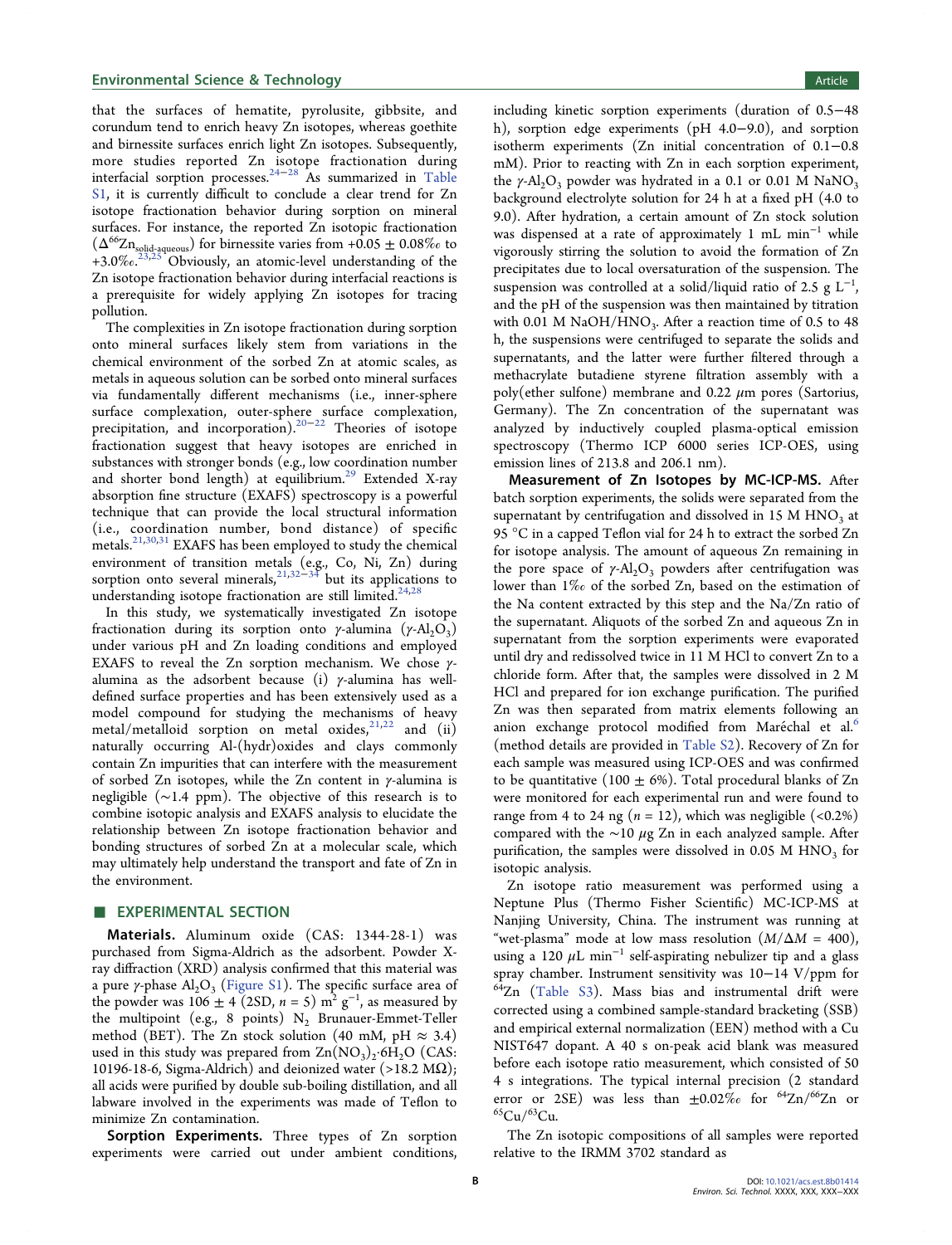$$
\delta^{66} \text{Zn} = \left( \frac{\left( \frac{^{66} \text{Zn}}{^{64} \text{Zn}} \right)_{\text{sample}}}{\left( \frac{^{66} \text{Zn}}{^{64} \text{Zn}} \right)_{\text{IRMM } 3702}} - 1 \right) \times 1000 \tag{1}
$$

Because all Zn isotope ratios are mass dependent [\(Figure](http://pubs.acs.org/doi/suppl/10.1021/acs.est.8b01414/suppl_file/es8b01414_si_001.pdf) [S2](http://pubs.acs.org/doi/suppl/10.1021/acs.est.8b01414/suppl_file/es8b01414_si_001.pdf)), only  $\delta^{66}$ Zn was reported in this study. The main matrix elements, Al and Na, do not affect the accuracy of Zn isotope measurements [\(Figure S3\)](http://pubs.acs.org/doi/suppl/10.1021/acs.est.8b01414/suppl_file/es8b01414_si_001.pdf). The long-term external reproducibility of the  $66/64$ Zn ratio measurement by MC-ICP-MS was better than 0.04‰ (2SD) based on repeat analysis of a standard solution over a period of 15 months ([Figure S4](http://pubs.acs.org/doi/suppl/10.1021/acs.est.8b01414/suppl_file/es8b01414_si_001.pdf)). The measured  $\delta^{66}$ Zn values of three reference materials (i.e., BCR, BHVO-2, AGV-2) are consistent with those reported in the literature ([Table S4\)](http://pubs.acs.org/doi/suppl/10.1021/acs.est.8b01414/suppl_file/es8b01414_si_001.pdf), attesting to the accuracy of the analytical procedure. The isotopic fractionation of Zn  $(\Delta^{66}Zn_{sorted-aqueous})$  between sorbed phase and aqueous phase is defined as

$$
\Delta^{66} \text{Zn}_{\text{sorted-aqueous}} = \delta^{66} \text{Zn}_{\text{sorted}} - \delta^{66} \text{Zn}_{\text{aqueous}} \tag{2}
$$

The error  $\left(\mathrm{Error}\Delta^{66}\mathrm{Zn}_{\mathrm{sorted-aqueous}}\right)$  of Zn isotopic fractionation was calculated by the error propagation function:

$$
\text{Error}\Delta^{66}Zn_{\text{sorted-aqueous}} = \sqrt{\text{Error}\delta^{66}Zn_{\text{sorted}}^2 + \text{Error}\delta^{66}Zn_{\text{aqueous}}^2} \qquad (3)
$$

Error $\delta^{66}Zn_{\text{sorted}}$  and Error $\delta^{66}Zn_{\text{aqueous}}$  refer to the 2SD of  $\delta^{66}Zn_{\text{sorted}}$  and  $\delta^{66}Zn_{\text{aqueous}}$ , respectively.

EXAFS Data Collection and Analysis. The EXAFS spectroscopy of Zn K-edge was collected at room temperature on beamline 1W2B at Beijing Synchrotron Radiation Facility (BSRF). The electron storage ring operated at 2.5 GeV with an average current of 250 mA. A pair of  $Si(111)$  crystals was employed as the monochromator, which were detuned by 30% to suppress high-order harmonic contributions. Two reference standards, Zn-Al layered double hydroxide (LDH)<sup>35</sup> [and Zn](#page-8-0) solution, were prepared as described in previous literature.<sup>[20,21](#page-8-0)</sup> All sorption samples were placed at  $45^\circ$  to the incident beam so that EXAFS data could be recorded in both transmission mode and fluorescence mode.

EXAFS data analysis was performed using an IFEFFIT 1.2.11 program package.<sup>36</sup> The  $\chi(k)$  function was Fourier transformed using  $k^3$  weighting, and all shell-by-shell fitting was done in R-space to obtain the detailed local structural information. The theoretical scattering path was calculated based on the crystal structure of nikischerite<sup>37</sup> [\[Na-](#page-8-0) $Fe^{2+}6\text{Al}_3(S\text{O}_4)_2(OH)_{18}(H_2\text{O})_{12}$  by replacing Fe and Na with Zn. A single threshold energy value  $(\Delta E_0)$  was allowed to vary during fitting. The amplitude reduction factor  $(S_0^2)$  was estimated to be 0.85 based on the fitting of  $\text{Zn}(\text{NO}_3)_2$  solution and was then applied to sorption samples.

## ■ RESULTS AND DISCUSSION

Macroscopic Sorption Behaviors of Zn Sorption onto Al Oxide. Figure 1a illustrates the sorption behaviors of Zn on  $\gamma$ -Al<sub>2</sub>O<sub>3</sub> as a function of the reaction time for experiments with initial Zn concentrations of 0.2 and 0.8 mM. The Zn sorption increased quickly over time and remained almost constant from 20 to 48 h. After 48 h of the reaction, approximately 97% of total Zn was removed from the solution in the 0.8 mM experiment, resulting in a surface coverage of 3.1  $\mu$ mol m $^{-2}$ . A surface coverage of 0.7  $\mu$ mol m<sup>-2</sup> was obtained from the 0.2 mM experiment based on its 93% Zn sorption. Based on these



Figure 1. Macroscopic sorption behavior of Zn on  $\gamma$ -Al<sub>2</sub>O<sub>3</sub>. (a) Kinetics of Zn sorption on  $\gamma$ -Al<sub>2</sub>O<sub>3</sub> at pH 7.5 in solutions of different Zn concentrations. Experiments were conducted in a  $0.1$  M NaNO<sub>3</sub> solution using a solid/solution ratio of 2.5 g/L; (b) Zinc sorption edges in solutions that have a constant ionic strength  $(0.1 M NaNO<sub>3</sub>)$ but different initial Zn concentrations; (c): Zinc sorption edges in solutions that have the same initial Zn concentration (0.1 mM) but different ionic strengths  $(0.1 \text{ and } 0.01 \text{ M } \text{NaNO}_3)$ .

results, the reaction time for following sorption experiments was set to 48 h. Figure 1b reveals that the Zn sorption increased with both increasing pH and Zn concentration, consistent with previous studies.<sup>[21,22](#page-8-0)</sup> At any given Zn concentration, the evolution of the sorption edge was characteristic of Zn sorption on Al-bearing (hydr)oxides and silicate, $20,26$  $20,26$  $20,26$  with little sorption occurring below pH 6.0 but nearly 100% sorption occurring over a narrow pH range of 6.0−8.0. At any given pH value, the Zn sorption increased with increasing Zn initial concentration. Figure 1c shows that Zn sorption appears to be insensitive to ionic strength at pH 4−9,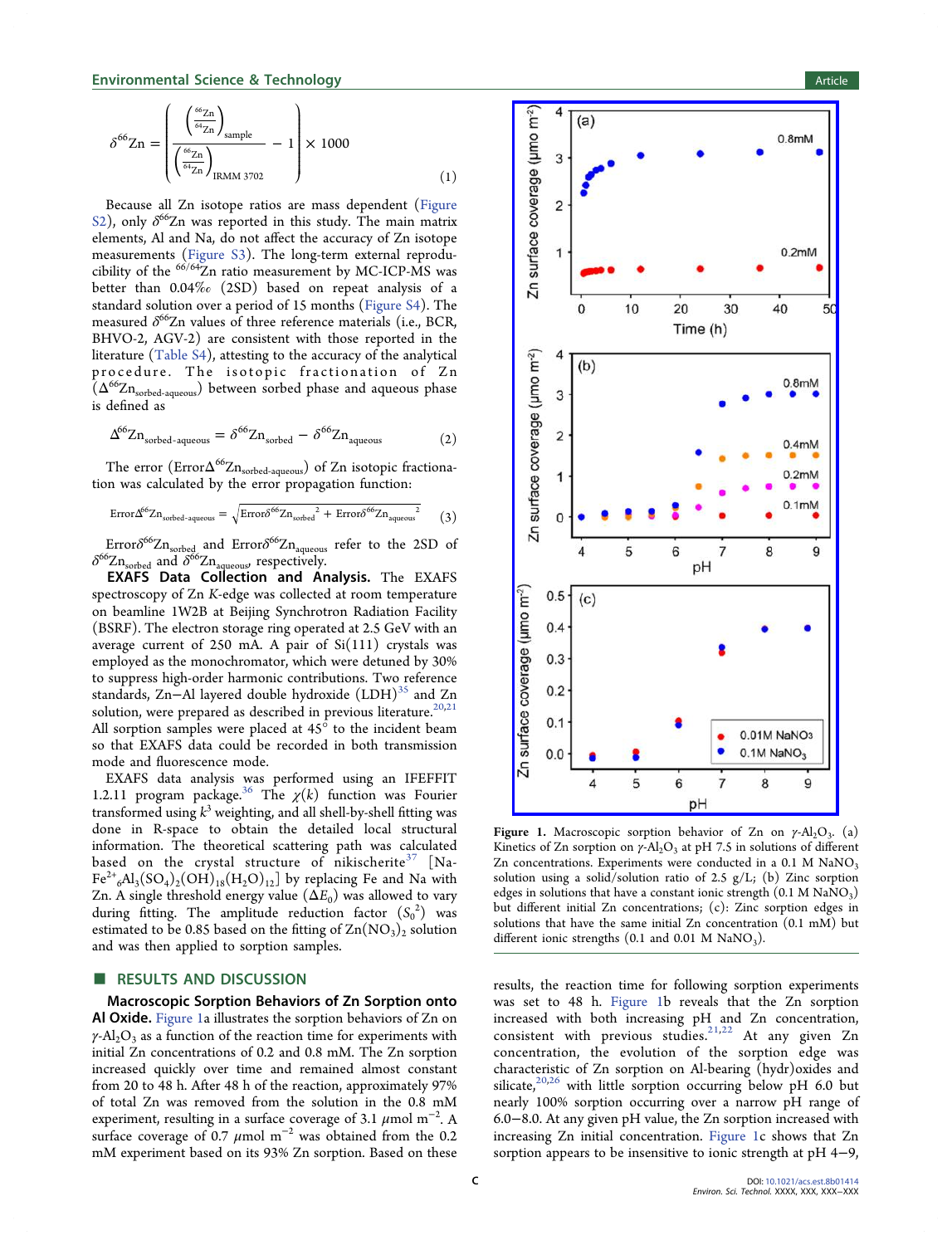<span id="page-3-0"></span>

Figure 2. Plots of Zn isotope compositions of sorbed Zn and aqueous Zn and Zn isotopic fractionation between the two phases in sorption isotherm experiments (a, b), sorption edge experiments at 0.8 mM (c, d), and sorption edge experiments at 0.2 mM (e, f). The data in the figure correspond to those in [Table S5.](http://pubs.acs.org/doi/suppl/10.1021/acs.est.8b01414/suppl_file/es8b01414_si_001.pdf)



Figure 3. Plots of  $\delta^{66}$ Zn values of sorbed Zn and aqueous Zn as a function of the fraction of sorbed Zn in experiments that have Γ  $\leq$  0.75  $\mu$ mol m $^{-2}$ (a) and in experiments that have  $\Gamma \geq 1.59 \ \mu \text{mol m}^{-2}$  (b). The solid and dashed lines in the part b plot represent  $\delta^{66}$ Zn values for sorbed Zn and aqueous Zn in the batch equilibrium model and the Rayleigh fractionation model, respectively. An isotopic fractionation factor,  $\alpha^{66}Zn_{\text{sorted-aqueous}}$  of 1.0047 ± 0.00003 is obtained based on the best-fit batch equilibrium model. (c) A summary of Zn isotope fractionation during Zn sorption onto the Al-rich mineral surface. The two cyan shades represent the average  $Δ^{66}Zn<sub>sorted-aqueous</sub>$  values for inner-sphere complexes and Zn−Al LDH precipitates in this study, respectively. (d) A plot of coordination number obtained from EXAFS data versus Zn surface coverage (Γ).

which excludes the formation of outer-sphere surface complexes, as previous experiments of Zn sorption on kaolinite and quartz at low pH conditions (3−5.5) have shown that the outer-sphere complexes are ionic-strength dependent.<sup>[26](#page-8-0),[28](#page-8-0)</sup>

Behaviors of Zn Isotope Fractionation during Sorption onto  $\gamma$ -Al<sub>2</sub>O<sub>3</sub>. Sorption Edge Experiments (0.8 mM). Multiple experiments were conducted at different pH levels but with the same initial Zn concentration of 0.8 mM, and the results are presented in Figure 2a and [Table S5](http://pubs.acs.org/doi/suppl/10.1021/acs.est.8b01414/suppl_file/es8b01414_si_001.pdf). Based on the Zn isotope fractionation behavior, the experiments can be divided into two pH groups. In the pH 6.0−6.5 experiments, heavy Zn isotopes were preferentially partitioned onto the  $\gamma$ -Al<sub>2</sub>O<sub>3</sub> surface relative to the aqueous Zn. Since the sorbed Zn accounted for a small fraction (<12%) of the initial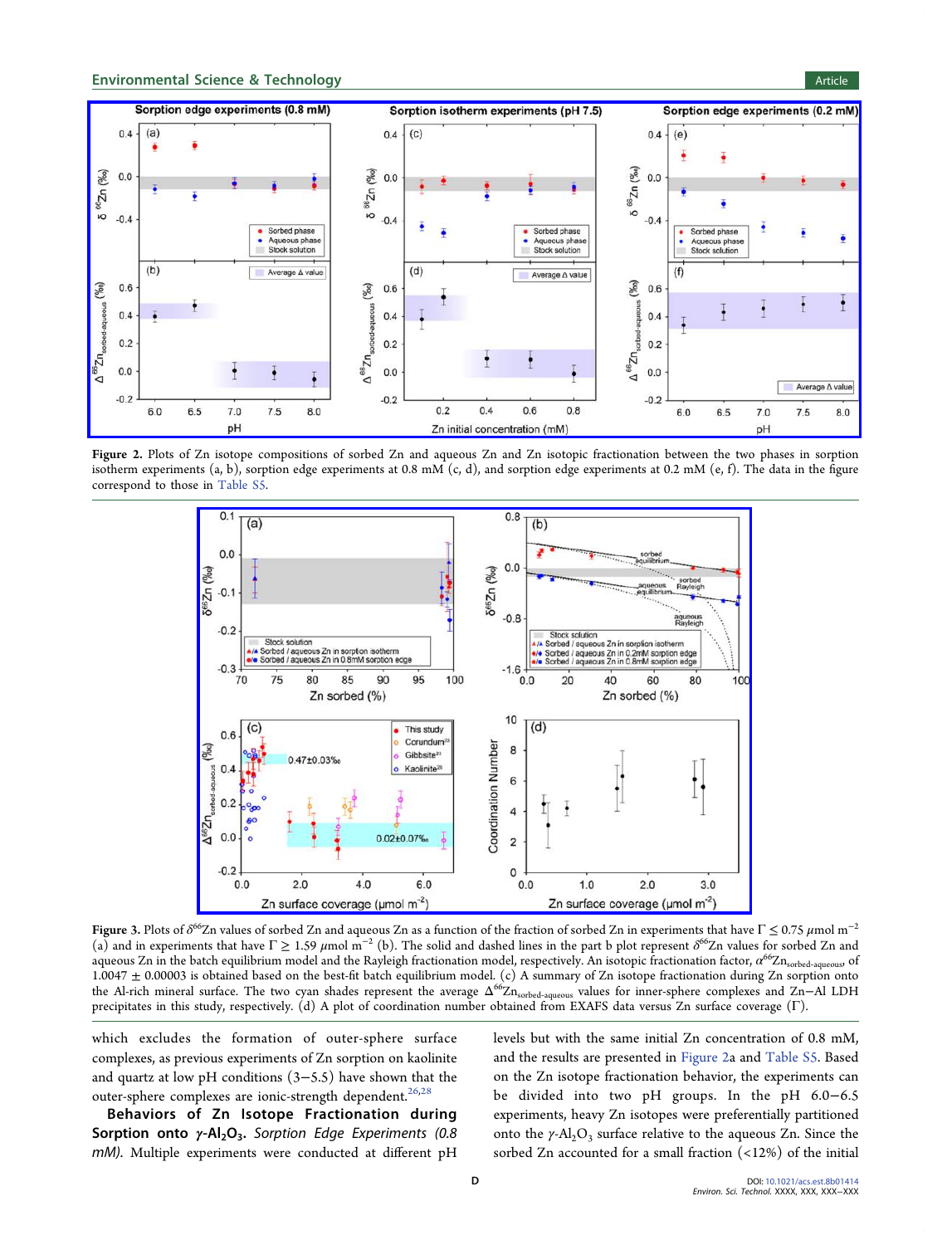<span id="page-4-0"></span>

Figure 4. Zn K-edge EXAFS spectra of Zn-sorbed samples and model compounds as shown in [Table 1](#page-5-0): (a)  $k^3$  weighted functions and (b) the corresponding Fourier transform without phase shift correction. The experimental data are shown as colored solid lines, and the fitted data are shown as black solid lines. (c) Schematic diagram showing the relationship between Zn sorption mechanism and pH and initial Zn concentration ([Zn]i ). Dashed curves and shaded regions are assigned based on EXAFS spectroscopic analyses of different experimental products. "IS" refers to inner-sphere complexes. "LDH" refers to "layered double hydroxide"

Zn in aqueous solution, the  $\delta^{66}$ Zn values of the aqueous phase changed little after the sorption experiments due to isotope mass balance. In the pH 7.0−8.0 experiments, the  $\delta^{66}Zn$  values of sorbed Zn and aqueous Zn overlapped within the analytical error and remained constant around  $-0.06 \pm 0.06\%$  (2SD, *n* = 6), the  $\delta^{66}Zn$  value of the Zn stock solution. Zn isotope fractionation factors ( $\Delta^{66}Zn_{\text{sorted-aqueous}}$ ) were calculated to be +0.39 ± 0.06‰ to +0.47 ± 0.03‰ in the pH 6.0−6.5 experiments, in contrast to the close-to-zero fractionation (−0.06 ± 0.06‰ to 0.01 ± 0.06‰) in the pH 7.0−8.0 experiments [\(Figure 2](#page-3-0)b). It should be highlighted that the  $\delta^{66}$ Zn and mass of the sorbed Zn and aqueous Zn satisfy isotope mass balance and that the calculated  $\delta^{66}$ Zn for total Zn after sorption experiments is identical with the  $\delta^{66}$ Zn of Zn stock solution ([Table S5\)](http://pubs.acs.org/doi/suppl/10.1021/acs.est.8b01414/suppl_file/es8b01414_si_001.pdf).

Sorption Isotherm Experiments (pH 7.5). The Zn isotope fractionation behavior was investigated in sorption isotherm experiments at a constant pH of 7.5 ([Figure 2](#page-3-0)c and d). Similar to the 0.8 mM sorption edge experiments, heavy isotopes were enriched in the sorbed phase relative to the aqueous solution for experiments with initial Zn concentration of 0.1−0.2 mM, but there was no distinguishable Zn isotope fractionation in experiments with initial Zn concentrations of 0.4−0.8 mM ([Figure 2](#page-3-0)c). Because the majority (>93%) of the initial Zn was sorbed onto the  $\gamma$ -Al<sub>2</sub>O<sub>3</sub> surface, due to the isotope mass balance control, the sorption phase had  $\delta^{66}$ Zn values similar to that of the Zn stock solution  $(-0.06 \pm 0.06\%)$ , but the Zn remaining in aqueous solution became isotopically light after sorption. This situation was opposite to that of the sorption edge experiments at 0.8 mM [\(Figure 2a](#page-3-0)). Nonetheless, the measured Zn isotope fractionations show a pattern similar to the 0.8 M sorption edge experiments:  $\Delta^{66}Zn_{\text{sorted-aqueous}}$  values decrease abruptly from +0.38  $\pm$  0.07‰  $\sim$  +0.54  $\pm$  0.06‰ to +0.10 ± 0.06‰ ∼ −0.01 ± 0.06‰ as the initial Zn concentration increases from 0.1−0.2 mM to 0.4−0.8 mM ([Figure 2](#page-3-0)d).

Sorption Edge Experiments (0.2 mM). A third set of experiments investigated Zn sorption under variable pH values with a low initial Zn concentration of 0.2 mM. As shown in [Figure 2](#page-3-0)e and [Table S5,](http://pubs.acs.org/doi/suppl/10.1021/acs.est.8b01414/suppl_file/es8b01414_si_001.pdf) the results are different from the sorption edge experiments with an initial Zn concentration of 0.8 mM [\(Figure 2a](#page-3-0)) and consistently display the enrichment of Zn heavy isotopes onto the  $\gamma$ -Al<sub>2</sub>O<sub>3</sub> surface relative to aqueous solution. As pH increased,  $\delta^{66}Zn_{\text{sorted}}$  evolved from +0.21  $\pm$ 0.05‰ at pH 6.0 toward −0.06 ± 0.04‰ at pH 8.0, which is close to that of the Zn stock solution, reflecting isotope mass balance with increasing Zn adsorption ([Table S5](http://pubs.acs.org/doi/suppl/10.1021/acs.est.8b01414/suppl_file/es8b01414_si_001.pdf)). The  $\delta^{66}$ Zn<sub>aqueous</sub> value decreased correspondingly from −0.13 ± 0.04‰ at pH 6.0 to −0.57 ± 0.04‰ at pH 8.0, resulting in a relatively constant  $\Delta^{66}\mathrm{Zn}_{\text{sorted-aqueous}}$  fractionation factor of  $0.34$  $\pm$  0.06‰ to 0.50  $\pm$  0.06‰ [\(Figure 2f](#page-3-0)).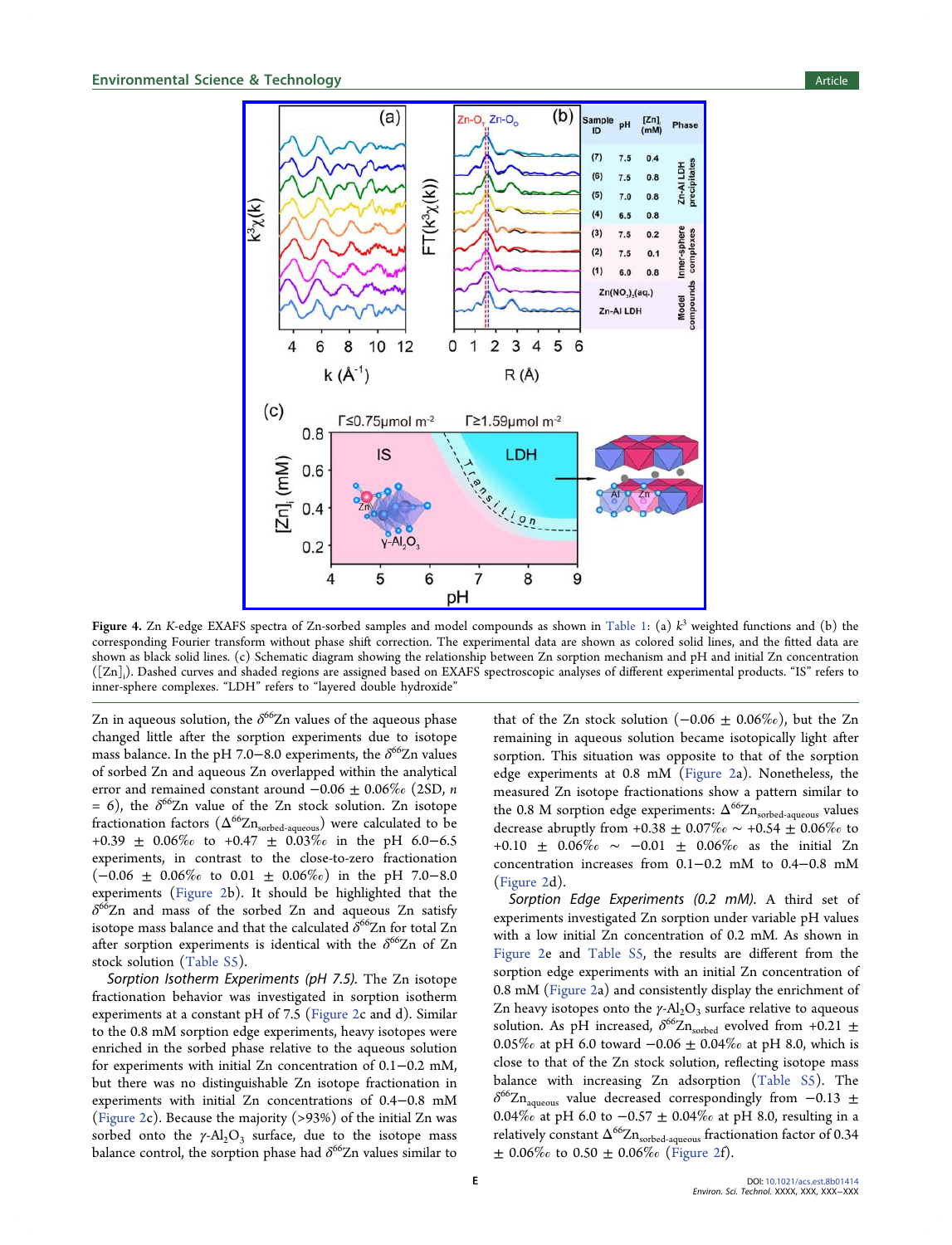<span id="page-5-0"></span>

| Table 1. Fitting Results of EXAFS Spectrum for Model Compounds and Sorption Samples $(S_0^2 = 0.85)^{b,c}$ |  |  |  |  |  |
|------------------------------------------------------------------------------------------------------------|--|--|--|--|--|
|------------------------------------------------------------------------------------------------------------|--|--|--|--|--|

| sample           | R-factor | $N_{\rm idp}$ | $N_{\rm var}$ | $\chi^2$ | $\chi_{\rm v}^{\;2}$ | shell no.    | path      | CN             | R(A) | $\sigma^2$ (Å <sup>2</sup> ) | $\Delta E$ (eV) | $\pm \sigma^2$ (Å <sup>2</sup> ) | $\pm \Delta E$ (eV) |
|------------------|----------|---------------|---------------|----------|----------------------|--------------|-----------|----------------|------|------------------------------|-----------------|----------------------------------|---------------------|
| $Zn(NO3)2$ aq    | 0.0002   | 10.8          | 10            | 35       | 54                   | $\mathbf{1}$ | $Zn-O$    | 6 <sup>a</sup> | 2.06 | 0.007                        | 2.78            | 0.007                            | 1.4                 |
| Zn-Al LDH        | 0.0005   | 17.5          | 17            | 123      | 270                  | 1            | $Zn-O$    | 6.5            | 2.08 | 0.008                        | $-0.90$         | 0.004                            | 4.5                 |
|                  |          |               |               |          |                      | 2            | $Zn-Zn$   | 3.5            | 3.10 | 0.010                        |                 | 0.004                            |                     |
|                  |          |               |               |          |                      | $\mathbf{2}$ | $Zn - Al$ | 2.4            | 3.09 | 0.010                        |                 | 0.004                            |                     |
| Zn_0.8 mM pH 6.0 | 0.0026   | 18.8          | 14            | 214      | 44                   | $\mathbf{1}$ | $Zn-O$    | 4.5            | 1.98 | 0.008                        | $-0.53$         | 0.002                            | 2.8                 |
|                  |          |               |               |          |                      | $\mathbf{2}$ | $Zn - Al$ | 0.9            | 2.98 | 0.010                        |                 | 0.015                            |                     |
| Zn 0.8 mM pH 6.5 | 0.0007   | 17.7          | 16            | 79       | 47                   | $\mathbf{1}$ | $Zn-O$    | 6.3            | 2.05 | 0.012                        | 0.85            | 0.001                            | 0.4                 |
|                  |          |               |               |          |                      | 2            | $Zn-Zn$   | 3.3            | 3.08 | 0.009                        |                 | 0.040                            |                     |
|                  |          |               |               |          |                      | 2            | $Zn - Al$ | 1.9            | 3.07 | 0.011                        |                 | 0.004                            |                     |
| Zn 0.8 mM pH 7.0 | 0.0006   | 20.0          | 18            | 532      | 264                  | $\mathbf{1}$ | $Zn-O$    | 6.1            | 2.06 | 0.009                        | $-0.75$         | 0.002                            | 2.1                 |
|                  |          |               |               |          |                      | $\mathbf{2}$ | $Zn-Zn$   | 3.9            | 3.08 | 0.008                        |                 | 0.052                            |                     |
|                  |          |               |               |          |                      | 2            | $Zn - Al$ | 1.8            | 3.07 | 0.008                        |                 | 0.004                            |                     |
| Zn 0.8 mM pH 7.5 | 0.0005   | 18.8          | 18            | 188      | 227                  | $\mathbf{1}$ | $Zn-O$    | 5.6            | 2.08 | 0.009                        | 1.70            | 0.003                            | 2.9                 |
|                  |          |               |               |          |                      | $\mathbf{2}$ | $Zn-Zn$   | 4.0            | 3.11 | 0.009                        |                 | 0.039                            |                     |
|                  |          |               |               |          |                      | 2            | $Zn - Al$ | 1.8            | 3.10 | 0.008                        |                 | 0.006                            |                     |
| Zn 0.4 mM pH 7.5 | 0.0002   | 12.2          | 9             | 316      | 121                  | $\mathbf{1}$ | $Zn-O$    | 5.5            | 2.04 | 0.011                        | $-1.72$         | 0.002                            | 2.0                 |
|                  |          |               |               |          |                      | $\mathbf{2}$ | $Zn-Zn$   | 2.9            | 3.09 | 0.011                        |                 | 0.036                            |                     |
|                  |          |               |               |          |                      | $\mathbf{2}$ | $Zn - Al$ | 1.6            | 3.08 | 0.008                        |                 | 0.005                            |                     |
| Zn_0.2 mM pH 7.5 | 0.0023   | 19.7          | 14            | 311      | 56                   | $\mathbf{1}$ | $Zn-O$    | 4.2            | 1.98 | 0.007                        | 1.16            | 0.001                            | 2.3                 |
|                  |          |               |               |          |                      | 2            | $Zn - Al$ | 0.5            | 3.00 | 0.006                        |                 | 0.013                            |                     |
| Zn 0.1 mM pH 7.5 | 0.0011   | 13.3          | 12            | 63       | 79                   | $\mathbf{1}$ | $Zn-O$    | 3.1            | 1.97 | 0.011                        | 0.52            | 0.006                            | 4.42                |
|                  |          |               |               |          |                      | 2            | $Zn - Al$ | 0.1            | 2.96 | 0.012                        |                 | 0.033                            |                     |

<sup>a</sup> Fixed value.  ${}^bS_0{}^2$  is the amplitude reduction factor, estimated by the fitting for  $\rm Zn(NO_3)_2$  aq, and set to 0.85 for all samples; R-factor is the absolute misfit between experimental data and theory; N<sub>idp</sub> is the number of independent points; N<sub>var</sub> is the number of variables;  $\chi^2$  is the chi-square value;  $\chi_v^2$  is the reduced chi-square value; CN is the coordination number; R is the interatomic distance in Å;  $\sigma^2$  in Å<sup>2</sup> is the Debye–Waller factor in  $\AA^2$ ;  $\Delta E$  is the energy shift in eV. Estimated errors of bond distance is  $\pm$  0.01 Å for the first shell and  $\pm$  0.04 Å for the second shell. Estimated errors for the first shell are ±20% for coordination numbers, and for second shell they are ±40% for coordination numbers.

Constraining Zn Isotope Fractionation Factors. In sorption experiments at pH values of 7.0−8.0 and Zn concentrations of 0.4−0.8 mM, the majority (74.9 to 99.9%) of aqueous Zn was sorbed as surface precipitates, and the  $\delta^{66}Zn_{\text{sorted}}$  values overlapped with the  $\delta^{66}Zn_{\text{aqueous}}$  values as well as the  $\delta^{66}Zn_{initial}$  value ([Figure 3](#page-3-0)a). In these experiments, the Zn surface coverage was greater than 1.5  $\mu$ mol m $^{-2}$ , and the isotopic fractionation of Zn between the sorbed phase and the aqueous phase remained constant at  $\Delta^{66}Zn_{\text{sorted-aqueous}}$  =  $0.02 \pm 0.07\%$ . The lack of correlation between the fractionation factor and the degree of sorption ([Figure 3](#page-3-0)a) implies isotopic equilibrium, which is in agreement with previous studies that suggested attainment of equilibrium Zn isotope fractionation within a few hours (e.g., <3 h) during Zn sorption onto the mineral surfaces of calcite, $27$  [quartz,](#page-8-0) $28$  [and](#page-8-0) amorphous silica.<sup>28</sup> Julliot et al.  $(2008)^{24}$  [also found that](#page-8-0) isotopic equilibrium had been reached within the first 16 h during Zn sorption onto 2-line ferrihydrite.

In contrast, in sorption experiments under slightly acidic (pH 6.0−6.5) conditions or with initial Zn concentration of 0.1−0.2 mM, where the Zn surface coverage was less than 0.8  $\mu$ mol m $^{-2}$ , a significant isotope fractionation occurred between the sorbed Zn and aqueous Zn, with  $\Delta^{66}Zn_{\text{sorted-aqueous}}$  ranging between 0.34  $\pm$  0.06% and 0.54  $\pm$  0.06%. In these experiments, both  $\delta^{66}Zn_{\text{aqueous}}$  and  $\delta^{66}Zn_{\text{sorted}}$  decreased with increasing proportion of sorbed Zn, plotting along two parallel trends in a diagram of  $\delta^{66}Zn$  vs sorbed Zn fraction ([Figure 3](#page-3-0)b). The experimental data were fitted using two models: one is a batch equilibrium model that assumes adequate exchange between the sorbed Zn and aqueous Zn at any given time irrespective of the degree of sorption, and the other is a Rayleigh model that mimics the effective separation of Zn from

aqueous solution to the solid phase during sorption event. The two models can be described using the following equations

$$
\delta^{66} \text{Zn}_{\text{aqueous}} = \frac{\delta^{66} \text{Zn}_{\text{stock}} - 1000 \times f \times (\alpha_{\text{sorted-aqueous}} - 1)}{1 - f + (f \times \alpha_{\text{sorted-aqueous}})} \tag{4}
$$

$$
\delta^{66} \text{Zn}_{\text{aqueous}} = \frac{1000 + \delta^{66} \text{Zn}_{\text{stock}}}{(1 - f)^{\alpha_{\text{sorted-aqueous}}} - 1000} \text{ (Rayleigh model)} \tag{5}
$$

where f stands for the fraction of sorbed Zn, and  $\alpha_{\text{sorted-aqueous}}$ refers to the (instant) isotope fractionation factor between aqueous Zn and sorbed Zn. The measured  $\delta^{66}Zn_{\text{stock}}$  (-0.06  $\pm$ 0.06‰) was used in regression process.

[Figure 3b](#page-3-0) demonstrates that the batch equilibrium model fits the observed data considerably better than the Rayleigh model, which attests to adequate isotope exchange between the aqueous solution and the Al-oxide mineral surface throughout the sorption experiments. Regression yields a  $\alpha_{\text{sorted-aqueous}}$ factor of 1.00047  $\pm$  0.00003. According to eq 6, the isotope fractionation between aqueous Zn and sorbed Zn  $(\Delta^{66}Zn_{sorted-aqueous})$  can be calculated from  $\alpha_{sorted-aqueous}$ .

$$
\Delta^{66} \text{Zn}_{\text{sorted-aqueous}} \cong 1000 \times \ln \alpha_{\text{sorted-aqueous}} \tag{6}
$$

This calculation yields a  $\Delta^{66}Zn_{\text{sorted-aqueous}}$  value of 0.47  $\pm$ 0.03‰, which is consistent with the one  $(0.44 \pm 0.07\%)$ averaged from the measured  $\Delta$  values.

To summarize, experiments with high Zn surface coverage (>1.5  $\mu$ mol m<sup>-2</sup>) and low Zn surface coverage (<0.8  $\mu$ mol m<sup>-2</sup>) show distinct Zn isotope fractionation behaviors [\(Figure](#page-3-0) [3](#page-3-0)c and [Table S5](http://pubs.acs.org/doi/suppl/10.1021/acs.est.8b01414/suppl_file/es8b01414_si_001.pdf)). These facts imply that the fractionation of Zn isotopes during sorption signifies different sorption behaviors for the two groups of experiments.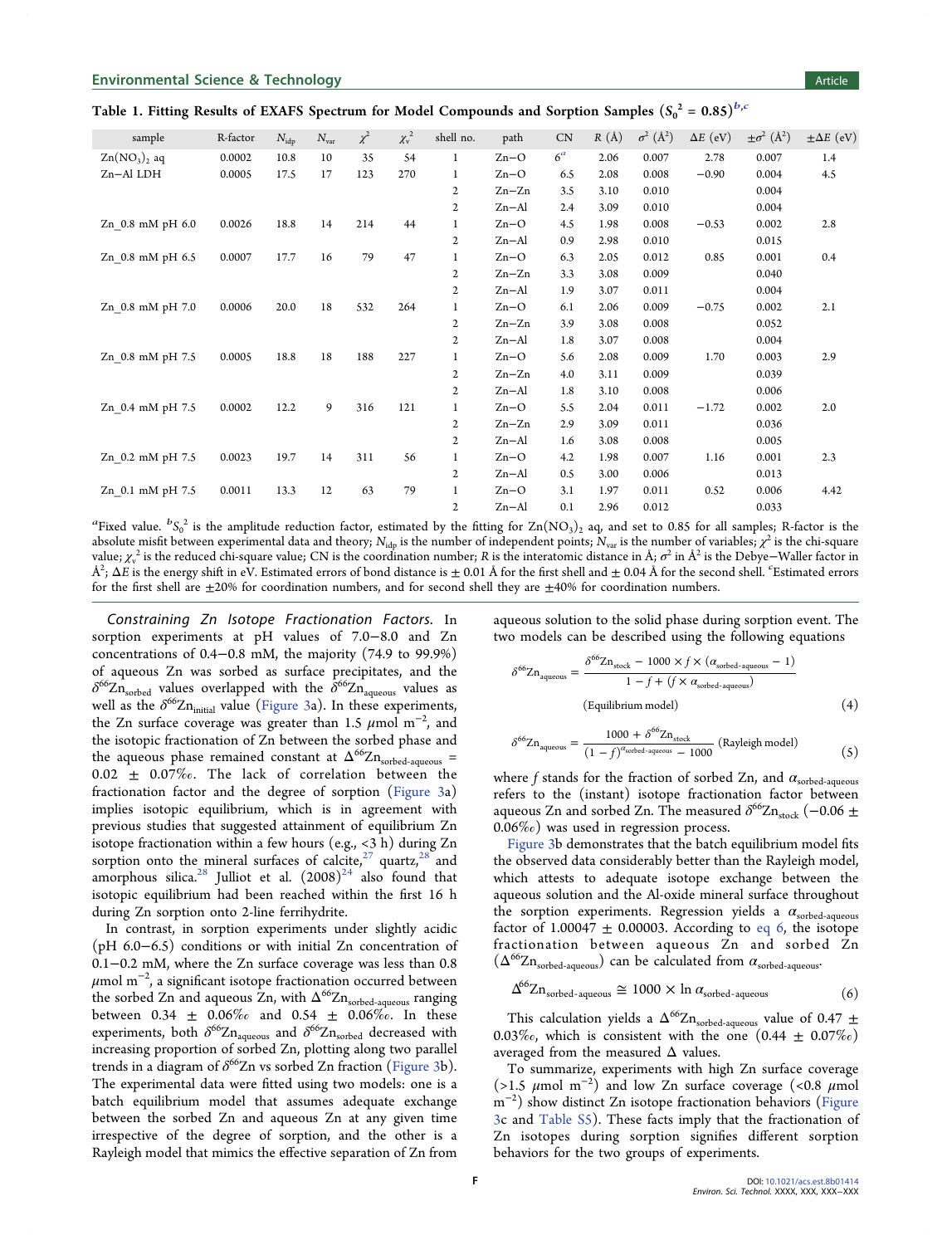## Environmental Science & Technology **Article Article Article Article Article**

Bonding Structures of Zn Sorption Products As Revealed from EXAFS Spectroscopy. [Figure 4a](#page-4-0) shows the normalized, background subtracted and  $k^3$ -weighted EXAFS spectra of Zn sorbed on  $\gamma$ -Al<sub>2</sub>O<sub>3</sub> at pH values of 6.0−6.5 and/or Zn initial concentrations of 0.1−0.2 mM. Surface coverage from these experiments are in the range of 0.2 to 0.8  $\mu$ mol m $^{-2}$ . The spectra of reference compounds such as  $Zn(NO<sub>3</sub>)$ <sub>2</sub> solution and synthetic crystalline Zn–Al layered double hydroxide (LDH) are also shown for comparison. The EXAFS spectra [\(Figure 4b](#page-4-0)) of all Zn-sorbed samples and  $\text{Zn}(\text{NO}_3)$ <sub>2</sub> solution display only one notable shell at 1.5 Å in Fourier transformed spectra, obviously differing from the Zn− Al LDH, which exhibits a second peak at  $r$  of 2.4 Å. Additionally, the oscillations in  $k^3$ -weighted  $\chi$  spectra of these Zn sorbed samples differ from those of the  $\text{Zn}(\text{NO}_3)_2$  solution. These features suggest that the local structure of the sorbed Zn is different from that of aqueous  $\text{Zn}(\text{NO}_3)_2$  and  $\text{Zn–Al LDH}$ , thus excluding the formation of both outer-sphere surface complexes and surface precipitates. Shell-by-shell fitting results of the EXAFS spectra in [Table 1](#page-5-0) reveal that aqueous Zn is octahedrally coordinated by six oxygen atoms with a bond length of ∼2.06 Å, whereas the sorbed Zn is tetrahedrally coordinated by four oxygen atoms with an average Zn−O distance of 1.98 Å and a second Zn–Al shell (CN =  $1-1.5$ ) of 2.98 Å. Details of shell-by-shell fitting are provided in the [Supporting Information](http://pubs.acs.org/doi/suppl/10.1021/acs.est.8b01414/suppl_file/es8b01414_si_001.pdf) (Figures S5 and S6 and Table S6). Such results indicate a predominant bidentate mononuclear inner-sphere surface complexation.<sup>22</sup> [In addition, the XANES](#page-8-0) features for these samples ([Supporting Information](http://pubs.acs.org/doi/suppl/10.1021/acs.est.8b01414/suppl_file/es8b01414_si_001.pdf), Figure S7) are distinct from those for the Zn−Al LDH and  $\text{Zn}(\text{NO}_3)$ <sub>2</sub> solution, suggesting a Zn−O tetrahedral coordination and corroborating the above EXAFS analyses.<sup>22</sup>

Different from the samples prepared at pH of 6.0−6.5 and/ or Zn initial concentrations of 0.1−0.2 mM, the surface coverage of samples at 7.0−7.5 pH and Zn initial concentration of 0.4−0.8 mM are remarkably higher (1.5 to 3.2  $\mu$ mol m $^{-2}$ ). The EXAFS spectra ([Figure 4](#page-4-0)a) of these high surface coverage samples are nearly identical, with all of them being similar to the Zn−Al LDH standard spectrum, with a complicated "beat" pattern appearing between 7 and 8  $\AA^{-1}$ , which is characteristic of Me(II)−Al(III) LDHs.<sup>[38](#page-8-0)-[40](#page-8-0)</sup> In the corresponding Fourier transformed spectra, two major peaks appear at ∼1.6 and 2.4 Å. The best fit data for the first shell suggests octahedral coordination of Zn with an average Zn−O bond length of 2.04−2.08 Å. The second shells can be fitted with a combination of Zn−Zn and Zn−Al scattering paths at  $~\sim$ 3.08 Å. These structural parameters are in agreement with the structure of typical Zn−Al LDH, which exhibits a brucitelike layered structure [\(Figure 4c](#page-4-0)), where 1/3 of the Zn in edgesharing Zn−O octahedron is substituted by Al, generating a positive structural layer charge that is neutralized by interlayer anions.

Relationship between Zn Isotope Fractionation and Zn Sorption Mechanism. The distinct Zn isotope fractionation behaviors at different surface coverages can be explained by the difference in sorption complex structures (i.e., formation of surface complexes vs LDH precipitates) as revealed by the EXAFS analysis. More interesting is the clear correlation between the bonding environments of the sorbed Zn and Zn isotope fractionation during sorption. EXAFS data reveals that the Zn that adsorbed to the Al oxide surface at pH of 6.0−6.5 and/or Zn concentrations of 0.1−0.2 mM occurs as an inner-sphere surface complex ( $\Gamma$  < 0.8  $\mu$ mol m<sup>-2</sup>), with

shorter Zn–O bond length (1.97  $\pm$  0.03 (2SD, n = 3) Å) and lower coordination numbers (CN) (i.e., ∼4) than the aqueous Zn ( $R_{Zn-O}$  = 2.06 Å and CN = 6) ([Figures 3d](#page-3-0) and [S8\)](http://pubs.acs.org/doi/suppl/10.1021/acs.est.8b01414/suppl_file/es8b01414_si_001.pdf). This difference in bonding environment contributes to a  $\Delta^{66}Zn_{\text{sorted-aqueous}}$  fractionation of +0.47  $\pm$  0.03% between the two phases. In contrast, at Zn concentrations of 0.4−0.8 mM and pH of 7.0−7.5, the precipitated Zn in the Zn−Al LDH phase is present as octahedron surrounded by 6 oxygen atoms with R<sub>Zn−O</sub> of 2.06  $\pm$  0.02 Å, similar to the first shell of aqueous  $Zn^{2+}$ , the dominant  $Zn$  speciation at these conditions ([Figure S9](http://pubs.acs.org/doi/suppl/10.1021/acs.est.8b01414/suppl_file/es8b01414_si_001.pdf)). Accordingly, there is little Zn isotope fractionation between the solid and aqueous phases. Note that Zn fractionation for the 0.4 mM sample is slightly higher than that for the 0.6 and 0.8 mM samples, which may imply a presence of mixed Zn−Al LDH precipitates and a small amount of tetrahedral inner-sphere surface complexes, consistent with its relatively lower amplitude of second shell in its Fourier transformed EXAFS spectrum. Furthermore, our laboratory finding is in good agreement with the results from a previous field study. Aucour et al. (2015) demonstrated that soils containing octahedral Zn (Zn-LDH and sorbed species) are enriched in light isotopes, whereas the DTPA exchangeable tetrahedral Zn species are enriched in heavy isotopes.<sup>4</sup>

The fractionation factor of  $\Delta^{66}Zn_{\text{sorted-aqueous}}$  of 0.47  $\pm$ 0.03‰ appears to be consistent with those associated with sorption onto several different metal hydroxides. A recent study suggested that Zn sorption to the edge sites of kaolinite yields a  $\Delta^{66}Zn_{\text{sorted-aqueous}}$  fractionation of 0.49  $\pm$  0.06%.<sup>[26](#page-8-0)</sup> This may not be surprising because of the similarity between the surface functional groups (>AlOH) of naturally occurring clays such as kaolinite and the reactive sites of the Al oxide surfaces in this study. However, a similar Zn isotope fractionation during adsorption has also been observed for other Al-free minerals. For example, sorption of Zn onto calcite results in a  $\Delta^{66}Zn_{\text{sorted-aqueous}}$  fractionation of 0.41  $\pm$  0.18% at low ionic strength conditions.<sup>27</sup> [Additionally, both Juillot et al.](#page-8-0)  $(2008)^{24}$  and Balistrieri et al.  $(2008)^{42}$  [demonstrated that Zn](#page-9-0) sorption onto ferrihydrite led to a  $\Delta^{66}Zn_{\text{sorted-aqueous}}$  fractionation of approximately 0.52‰, where the sorbed Zn occurs as tetrahedral inner-sphere surface complexes. In addition to the experimental studies discussed above, the  $\delta^{66}Zn$  of natural Fe− Mn crusts and nodules is ~0.5‰ higher than the  $\delta^{66}Zn$  of the deep seawater.<sup>43</sup> [EXAFS analyses indicated that Zn](#page-9-0) fixed in the Fe−Mn crusts and nodules is surrounded by 4 oxygen atoms with bond lengths of ~1.97 Å.<sup>43</sup> [These similarities reveal a](#page-9-0) strong link between the speciation of Zn as tetrahedral innersphere surface complexes and the enrichment of heavy Zn isotopes.

The consistency in Zn isotope fractionation factors during sorption onto different mineral surfaces seems to imply that the coordination number for the first shell has the dominant isotopic effect over the nature of the secondary shells for the sorbed Zn on mineral surfaces. However, it should be emphasized that bond length and structural order also contribute significantly to the isotope fractionation of Zn during its sorption on metal oxides. As shown in [Figure 5,](#page-7-0) it is clear that heavy Zn isotopes are favorably partitioned into phases with stronger bonds that have lower coordination number and shorter bond length.<sup>[29](#page-8-0)[,44](#page-9-0)–[46](#page-9-0)</sup> Notably, the adsorption of  $Zn$  on  $SiO<sub>2</sub>$  surfaces results in the shortest Zn–O bond distance (1.93  $\pm$  0.02 Å) that correlates to the greatest Zn isotope fractionation (0.8−1.2‰) noted in the literature. Overall, this is in accordance with classic theories of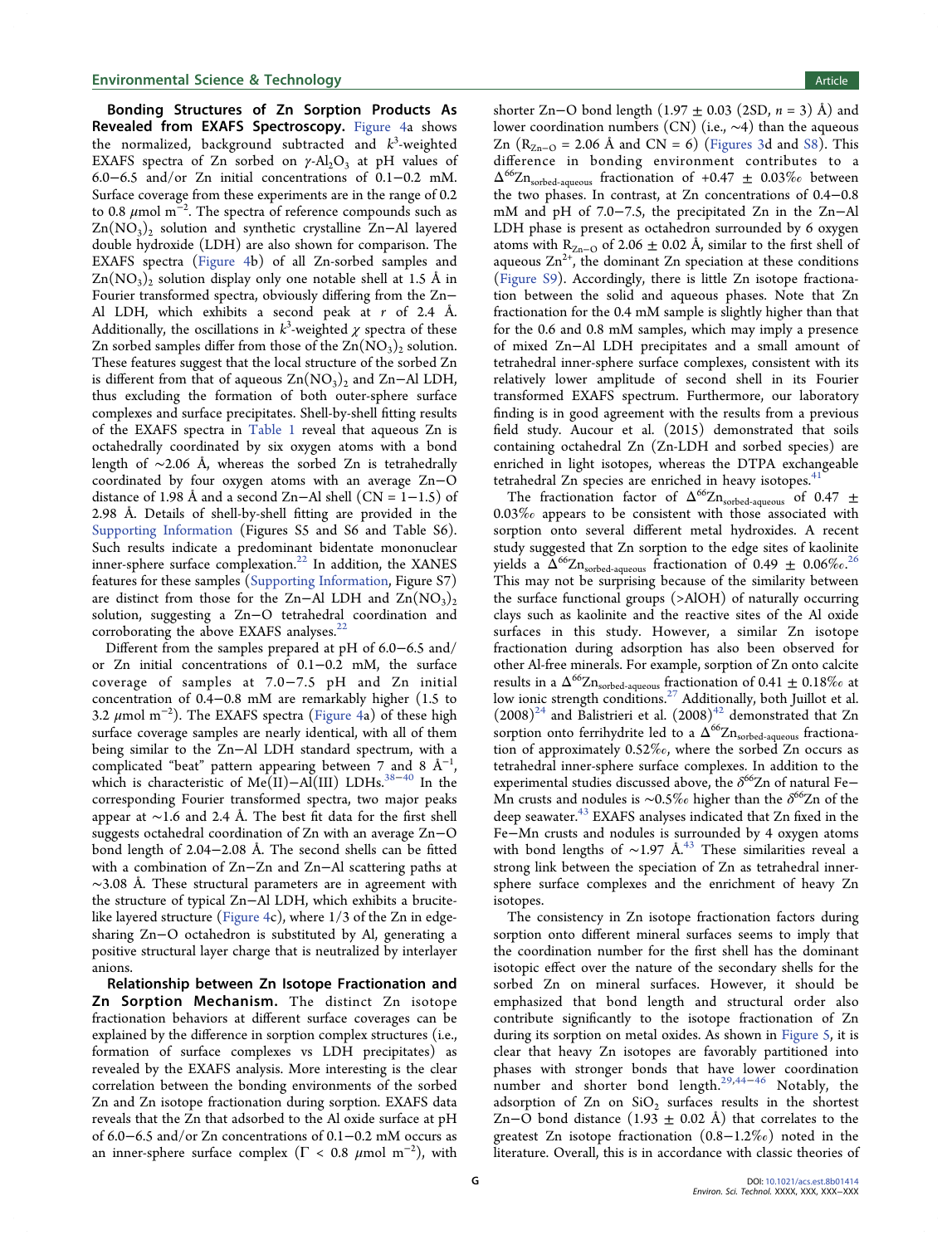## <span id="page-7-0"></span>**Environmental Science & Technology Article** Article 30 and 30 and 30 and 30 and 30 and 30 and 30 and 30 and 30 and 30 and 30 and 30 and 30 and 30 and 30 and 30 and 30 and 30 and 30 and 30 and 30 and 30 and 30 and 30 and 3



Figure 5. A summary plot of the correlation between Zn−O bond length as revealed by EXAFS spectroscopy and the Zn isotope fractionation factors during sorption to different minerals.  $T_{IS}$ (translucent red shading) refers to tetrahedral inner-sphere Zn complexation, O<sub>IS</sub> (translucent orange shading) refers to octahedral inner-sphere Zn complexation,  $O_{OS/LDH}$  (translucent cyan shading) refers to Zn−Al LDH and outer-sphere Zn complexation in octahedral coordination, and T&O (translucent pink shading) refers to a mixture of octahedral Zn complexes and tetrahedral Zn complexation. Note that the  $R_{Zn-0}$  for either quartz or amorphous  $SiO<sub>2</sub>$  was estimated from the correlation between surface coverage and EXAFS analysis.28 [The vertical and horizontal error bars represent](#page-8-0) uncertainty (2 standard deviation) in  $\Delta^{66}Zn_{\text{sorted-aqueous}}$  values and  $R_{Z_{n-{\rm O}}}$ , respectively.

isotope distribution that state that equilibrium isotope fractionation between different phases is predominantly correlated with vibrational energies,  $44,45$  $44,45$  $44,45$  which are controlled by the bond strength of the element of interest at the molecular scale. A more quantitative understanding of the relationship between bond distance and isotopic fractionation requires substantial spectroscopic data and theoretical modeling[.49](#page-9-0)<sup>−</sup>[53](#page-9-0)

Environmental Implications. This study shows that environmental conditions (i.e., physicochemical parameters such as pH and concentration) play an important role in controlling Zn sorption behavior, surface coverage, molecular scale bonding environments (e.g., Zn coordination and atomic bond distances), and Zn fractionation factors. In turn, this study establishes excellent correlations among those measurable parameters, meaning that signatures from Zn isotopes could be used as effective tracers in studies of the biogeochemical cycling and fate of Zn in Earth's surface environment. Specifically, we demonstrate that significant Zn fractionation occurs on the mineral/solution interface at  $[Zn^{2+}]$  < 0.2 mM, suggesting the necessity of considering Zn fractionation behaviors in investigations of Zn transport in aqueous environments where the concentration of aqueous Zn is typically low. As the presence of organic ligands in soils and sediments can affect LDH formation and the structures of aqueous and surface complexes of metals, the possible isotopic effect of organic ligands $54$  [on Zn isotope fractionation should](#page-9-0) be taken into account in future studies.

Furthermore, our results shed light on the application of Zn isotopes for source apportionment.<sup>11−[19](#page-8-0)</sup> A large variation of Zn isotope compositions has been measured from Zn-rich reservoirs, such as high temperature igneous rocks ( $\delta^{66}Zn_{IMC}$ of ∼0.3‰),<sup>1</sup> [Zn-rich ore minerals \(](#page-8-0)∼0.11‰),<sup>1</sup> carbonates  $(0.91\%)$ ,<sup>7"</sup> [franklinite-bearing slag \(](#page-8-0)∼0.81‰),<sup>15</sup> [and air](#page-8-0) emission particles  $(-0.36\%)$ .<sup>47</sup> [Such a range of composition](#page-9-0)

is significantly greater than that resulting from isotope variation induced by Zn sorption on Al oxide, Fe oxyhydroxide, and kaolinite surfaces (0.47−0.52 ‰). This implies that Zn isotopes are still effective for tracing polluting processes for target reservoirs exhibiting a Zn isotopic contrast that is large enough (>0.47‰, the fractionation value during sorption process) in highly weathered environments (e.g., tropical soils) where Fe/Al oxides and clays are abundant.<sup>4</sup>

## ■ ASSOCIATED CONTENT

### **6** Supporting Information

The Supporting Information is available free of charge on the [ACS Publications website](http://pubs.acs.org) at DOI: [10.1021/acs.est.8b01414](http://pubs.acs.org/doi/abs/10.1021/acs.est.8b01414).

Summary of previous studies on Zn isotope fractionation during sorption onto minerals (Table S1); XRD analysis of aluminum oxide (Figure S1); ion-exchange purification of Zn (Table S2); mass spectrometry for Zn isotope analysis (Table S3); mass dependent behavior Zn isotope analysis (Figure S2); robustness of the analytical method for Zn isotopes (Figures S3 and S4); accuracy of Zn isotope analysis (Table S4); long-term external reproducibility of Zn isotope analysis (Figure S4); chemical and isotopic results of Zn sorption experiments (Table S5); shell-by-shell fitting for EXAFS spectra (Figures S5 and S6, Table S6); local structure of sorbed Zn obtained from XANES spectra (Figure S7); local structure of sorbed Zn versus surface density (Figure S8); speciation of aqueous Zn (Figure S9) [\(PDF](http://pubs.acs.org/doi/suppl/10.1021/acs.est.8b01414/suppl_file/es8b01414_si_001.pdf))

## ■ AUTHOR INFORMATION

## Corresponding Authors

\*Phone: +(86 25) 89681539. E-mail: [liwei\\_isg@nju.edu.cn](mailto:liwei_isg@nju.edu.cn) (Wei Li).

\*E-mail: [liweiqiang@nju.edu.cn](mailto:liweiqiang@nju.edu.cn) (Weiqiang Li).

## ORCID<sup>®</sup>

Wei Li: [0000-0002-0789-0320](http://orcid.org/0000-0002-0789-0320)

### Notes

The authors declare no competing financial interest.

## ■ ACKNOWLEDGMENTS

We sincerely appreciate the helpful comments from four anonymous reviewers and from our editor, Dr. Giammar. This research was supported by the National Natural Science Foundation of China (NSFC) (Grant Nos. 41473084, 41722303, 41571130061) and the Distinguished Young Scientists Program of Jiangsu Province (BK20150018). Both Wei Li and Weiqiang Li are grateful for the financial support of the Start-Up grants from Nanjing University, the 1000 Youth Talent Program sponsored by the Chinese central government, and the support from Chinese Academy of Sciences's State Key Laboratory of Environmental Chemistry and Ecotoxicology (KF2015-03) and Key Laboratory of Soil Environment and Pollution Remediation (SEPR2017-01). We acknowledge assistance from Prof. Gaojun Li, Mrs. Le Li, and Laifeng Li for MC-ICP-MS analysis. EXAFS data collection was mainly carried out with the assistance of Drs. Jing Zhang and Lirong Zheng at the 1W1B beamline of Beijing Synchrotron Radiation Facility (BSRS), and part of the EXAFS data was collected at the 14W beamline at Shanghai Synchrotron Radiation Facility (SSRF) operated by the Chinese Academy of Sciences.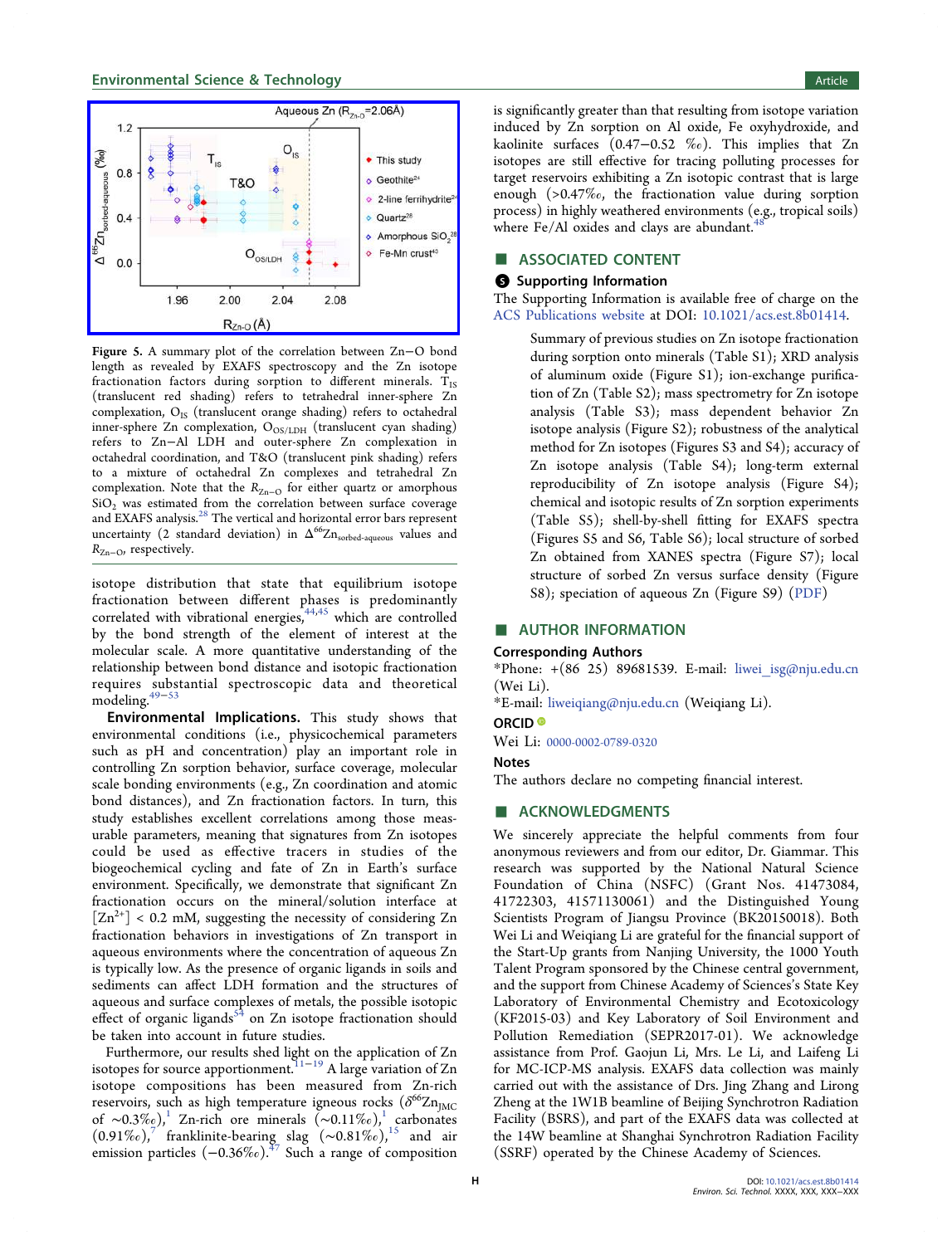#### <span id="page-8-0"></span>■ REFERENCES

(1) Moynier, F.; Vance, D.; Fujii, T.; Savage, P. The isotope geochemistry of zinc and copper. Rev. Mineral. Geochem. 2017, 82, 543−600.

(2) Morel, F. M. M.; Reinfelder, J. R.; Roberts, S. B.; Chamberlain, C. P.; Lee, J. G.; Yee, D. Zinc and carbon co-limitation of marine phytoplankton. [Nature](http://pubs.acs.org/action/showLinks?crossref=10.1038%2F369740a0&coi=1%3ACAS%3A528%3ADyaK2cXlt12lur8%253D&citationId=p_n_6_1) 1994, 369, 740−742.

(3) Jennings, A. A. Analysis of worldwide regulatory guidance values for the most commonly regulated elemental surface soil contamination. *[J. Environ. Manage](http://pubs.acs.org/action/showLinks?pmid=23399880&crossref=10.1016%2Fj.jenvman.2012.12.032&coi=1%3ACAS%3A528%3ADC%252BC3sXktVOks78%253D&citationId=p_n_11_1)*. 2013, 118, 72-95.

(4) Adriano, D. C. Trace Elements in the Terrestrial Environment; Springer: [New York](http://pubs.acs.org/action/showLinks?crossref=10.1007%2F978-0-387-21510-5&citationId=p_n_15_1), 2001; [DOI: 10.1007/978-0-387-21510-5.](http://dx.doi.org/10.1007/978-0-387-21510-5)

(5) Rout, G. R.; Das, P. Effect of metal toxicity on plant growth and metabolism:I. zinc. [Agronomie](http://pubs.acs.org/action/showLinks?crossref=10.1051%2Fagro%3A2002073&citationId=p_n_17_1) 2003, 23, 3−11.

(6) Maréchal, C. N.; Télouk, P.; Albarède, F. Precise analysis of copper and zinc isotopic compositions by plasma-source mass spectrometry. [Chem. Geol](http://pubs.acs.org/action/showLinks?crossref=10.1016%2FS0009-2541%2898%2900191-0&coi=1%3ACAS%3A528%3ADyaK1MXhslOjurs%253D&citationId=p_n_22_1). 1999, 156, 251−273.

(7) Pichat, S.; Douchet, C.; Albarede, F. Zinc isotope variations in ̀ deep-sea carbonates from the eastern equatorial Pacific over the last 175 Ka. [Earth Planet. Sci. Lett.](http://pubs.acs.org/action/showLinks?crossref=10.1016%2FS0012-821X%2803%2900106-7&coi=1%3ACAS%3A528%3ADC%252BD3sXjs1Wqtbw%253D&citationId=p_n_27_1) 2003, 210, 167-178.

(8) Pons, M. L.; Fujii, T.; Rosing, M.; Quitté, G.; Télouk, P.; Albarède, F. A Zn isotope perspective on the rise of continents. [Geobiology](http://pubs.acs.org/action/showLinks?pmid=23421593&crossref=10.1111%2Fgbi.12030&coi=1%3ACAS%3A528%3ADC%252BC3sXosVKksL4%253D&citationId=p_n_32_1) 2013, 11, 201−214.

(9) Maréchal, C. N.; Nicolas, E.; Douchet, C.; Albarède, F. Abundance of zinc isotopes as a marine biogeochemical tracer. Geochem., Geophys., Geosyst. 2000, 1, 1−15.

(10) Albarède, F.; Télouk, P.; Balter, V. Medical applications of isotope metallomics. [Rev. Mineral. Geochem](http://pubs.acs.org/action/showLinks?crossref=10.2138%2Frmg.2017.82.20&coi=1%3ACAS%3A528%3ADC%252BC1cXhtVSktrbI&citationId=p_n_41_1). 2017, 82, 851−885.

(11) Cloquet, C.; Carignan, J.; Libourel, G. Isotopic composition of Zn and Pb atmospheric depositions in an urban/Periurban area of northeastern France. [Environ. Sci. Technol](http://pubs.acs.org/action/showLinks?system=10.1021%2Fes0609654&citationId=p_n_46_1). 2006, 40, 6594−6600.

(12) Dolgopolova, A.; Weiss, D. J.; Seltmann, R.; Kober, B.; Mason, T. F. D.; Coles, B.; Stanley, C. J. Use of isotope ratios to assess sources of Pb and Zn dispersed in the environment during mining and ore processing within the Orlovka−Spokoinoe mining site (Russia). [Appl. Geochem](http://pubs.acs.org/action/showLinks?crossref=10.1016%2Fj.apgeochem.2005.12.014&coi=1%3ACAS%3A528%3ADC%252BD28XivVOisLs%253D&citationId=p_n_53_1). 2006, 21, 563−579.

(13) John, S. G.; Park, J. G.; Zhang, Z.; Boyle, E. A. The isotopic composition of some common forms of anthropogenic zinc. Chem. Geol. 2007, 245, 61−69.

(14) Araujo, D. F.; Boaventura, G. R.; Machado, W.; Viers, J.; Weiss, ́ D.; Patchineelam, S. R.; Ruiz, I.; Rodrigues, A. P. C.; Babinski, M.; Dantas, E. Tracing of anthropogenic zinc sources in coastal environments using stable isotope composition. Chem. Geol. 2017, 449, 226−235.

(15) Juillot, F.; Maréchal, C.; Morin, G.; Jouvin, D.; Cacaly, S.; Telouk, P.; Benedetti, M. F.; Ildefonse, P.; Sutton, S.; Guyot, F. Contrasting isotopic signatures between anthropogenic and geogenic Zn and evidence for post-depositional fractionation processes in smelter-impacted soils from Northern France. Geochim. Cosmochim. Acta 2011, 75, 2295−2308.

(16) Petit, J. C. J.; Schafer, J.; Coynel, A.; Blanc, G.; Chiffoleau, J. F.; ̈ Auger, D.; Bossy, C.; Drriennic, H.; Mikolaczyk, M.; Dutruch, L. The estuarine geochemical reactivity of Zn isotopes and its relevance for the biomonitoring of anthropogenic Zn and Cd contaminations from metallurgical activities: example of the Gironde fluvial-estuarine system, France. [Geochim. Cosmochim. Acta](http://pubs.acs.org/action/showLinks?crossref=10.1016%2Fj.gca.2015.08.004&coi=1%3ACAS%3A528%3ADC%252BC2MXhsVGnu77I&citationId=p_n_81_1) 2015, 170, 108−125.

(17) Weiss, D. J.; Rausch, N.; Mason, T. F. D.; Coles, B. J.; Wilkinson, J. J.; Ukonmaanaho, L.; Arnold, T.; Nieminen, T. M. Atmospheric deposition and isotope biogeochemistry of zinc in ombrotrophic peat. [Geochim. Cosmochim. Acta](http://pubs.acs.org/action/showLinks?crossref=10.1016%2Fj.gca.2007.04.026&coi=1%3ACAS%3A528%3ADC%252BD2sXnsVSrtbw%253D&citationId=p_n_87_1) 2007, 71, 3498−3517.

(18) Chen, J.; Gaillardet, J.; Louvat, P. Zinc isotopes in the Seine river waters, France: A probe of anthropogenic contamination. [Environ. Sci. Technol.](http://pubs.acs.org/action/showLinks?system=10.1021%2Fes800725z&coi=1%3ACAS%3A528%3ADC%252BD1cXovFSks74%253D&citationId=p_n_92_1) 2008, 42, 6494−6501.

(19) Chen, J. B.; Gaillardet, J.; Louvat, P.; Huon, S. Zn isotopes in the suspended load of the Seine river, France: isotopic variations and source determination. [Geochim. Cosmochim. Acta](http://pubs.acs.org/action/showLinks?crossref=10.1016%2Fj.gca.2009.04.017&coi=1%3ACAS%3A528%3ADC%252BD1MXmvVynsLc%253D&citationId=p_n_97_1) 2009, 73, 4060− 4076.

(20) Roberts, D. R.; Ford, R. G.; Sparks, D. L. Kinetics and mechanisms of Zn complexation on metal oxides using EXAFS spectroscopy. [J. Colloid Interface Sci](http://pubs.acs.org/action/showLinks?pmid=12909025&crossref=10.1016%2FS0021-9797%2803%2900281-9&coi=1%3ACAS%3A528%3ADC%252BD3sXkslKitrc%253D&citationId=p_n_101_1). 2003, 263, 364−376.

(21) Li, W.; Xu, W.; Livi, K. J. T.; Siebecker, M. G.; Wang, Y.; Phillips, B. L.; Sparks, D. L. Formation of crystalline Zn-Al layered double hydroxide precipitates on γ-alumina: The role of mineral dissolution. [Environ. Sci. Technol](http://pubs.acs.org/action/showLinks?system=10.1021%2Fes3018094&coi=1%3ACAS%3A528%3ADC%252BC38XhsVOiu7jE&citationId=p_n_107_1). 2012, 46, 11670−11677.

(22) Trainor, T. P.; Brown, G. E.; Parks, G. A. Adsorption and precipitation of aqueous Zn (II) on alumina powders. J. Colloid [Interface Sci.](http://pubs.acs.org/action/showLinks?crossref=10.1006%2Fjcis.2000.7111&citationId=p_n_112_1) 2000, 231, 359−372.

(23) Pokrovsky, O. S.; Viers, J.; Freydier, R. Zinc stable isotope fractionation during its adsorption on oxides and hydroxides. J. Colloid [Interface Sci.](http://pubs.acs.org/action/showLinks?crossref=10.1016%2Fj.jcis.2005.04.079&citationId=p_n_117_1) 2005, 291, 192−200.

(24) Juillot, F.; Maréchal, C.; Ponthieu, M.; Cacaly, S.; Morin, G.; Benedetti, M.; Hazemann, J. L.; Proux, O.; Guyot, F. Zn isotopic fractionation caused by sorption on goethite and 2-lines ferrihydrite. [Geochim. Cosmochim. Acta](http://pubs.acs.org/action/showLinks?crossref=10.1016%2Fj.gca.2008.07.007&coi=1%3ACAS%3A528%3ADC%252BD1cXhtFentLbN&citationId=p_n_123_1) 2008, 72, 4886−4900.

(25) Bryan, A. L.; Dong, S.; Wilkes, E. B.; Wasylenki, L. E. Zinc isotope fractionation during adsorption onto Mn oxyhydroxide at low and high ionic strength. [Geochim. Cosmochim. Acta](http://pubs.acs.org/action/showLinks?crossref=10.1016%2Fj.gca.2015.01.026&coi=1%3ACAS%3A528%3ADC%252BC2MXjt1Smsbw%253D&citationId=p_n_128_1) 2015, 157, 182− 197.

(26) Guinoiseau, D.; Gelabert, A.; Moureau, J.; Louvat, P.; ́ Benedetti, M. F. Zn isotope fractionation during sorption onto kaolinite. [Environ. Sci. Technol](http://pubs.acs.org/action/showLinks?system=10.1021%2Facs.est.5b05347&coi=1%3ACAS%3A528%3ADC%252BC28XmvF2htA%253D%253D&citationId=p_n_132_1). 2016, 50, 1844-1852.

(27) Dong, S.; Wasylenki, L. E. Zinc isotope fractionation during adsorption to calcite at high and low ionic strength. Chem. Geol. 2016, 447, 70−78.

(28) Nelson, J.; Wasylenki, L.; Bargar, J. R.; Brown, G. E.; Maher, K. Effects of surface disorder and surface coverage on isotopic fractionation during Zn(II) adsorption onto quartz and amorphous silica surfaces. [Geochim. Cosmochim. Acta](http://pubs.acs.org/action/showLinks?crossref=10.1016%2Fj.gca.2017.08.003&coi=1%3ACAS%3A528%3ADC%252BC2sXhtlWgs77O&citationId=p_n_143_1) 2017, 215, 354−376.

(29) Schauble, E. A. Applying stable isotope fractionation theory to new systems. [Rev. Mineral. Geochem](http://pubs.acs.org/action/showLinks?crossref=10.2138%2Fgsrmg.55.1.65&coi=1%3ACAS%3A528%3ADC%252BD2cXkvVOgt74%253D&citationId=p_n_147_1). 2004, 55, 65-111.

(30) Sayers, D. E.; Stern, E. A.; Lytle, F. W. New technique for investigating noncrystalline structures: fourier analysis of the extended X-ray-absorption fine structure. *[Phys. Rev. Lett](http://pubs.acs.org/action/showLinks?crossref=10.1103%2FPhysRevLett.27.1204&coi=1%3ACAS%3A528%3ADyaE3MXlsFGrsLg%253D&citationId=p_n_152_1).* 1971, 27 (18), 1204− 1207.

(31) Lombi, E.; Susini, J. Synchrotron-based techniques for plant and soil science: opportunities, challenges and future perspectives. [Plant Soil](http://pubs.acs.org/action/showLinks?crossref=10.1007%2Fs11104-008-9876-x&coi=1%3ACAS%3A528%3ADC%252BD1MXmvFGjtLo%253D&citationId=p_n_156_1) 2009, 320, 1−35.

(32) Scheidegger, A. M.; Lamble, G. M.; Sparks, D. L. Investigation of Ni Sorption on Pyrophyllite: An XAFS Study. Environ. Sci. Technol. 1996, 30, 548−554.

(33) Catalano, J. G.; Warner, J. A.; Brown, G. E. Sorption and precipitation of Co(II) in Hanford sediments and alkaline aluminate solutions. [Appl. Geochem](http://pubs.acs.org/action/showLinks?crossref=10.1016%2Fj.apgeochem.2004.06.002&coi=1%3ACAS%3A528%3ADC%252BD2cXhtVagsrzM&citationId=p_n_166_1). 2005, 20, 193−205.

(34) Toner, B.; Manceau, A.; Webb, S. M.; Sposito, G. Zinc sorption to biogenic hexagonal-birnessite particles within a hydrated bacterial biofilm. [Geochim. Cosmochim. Acta](http://pubs.acs.org/action/showLinks?crossref=10.1016%2Fj.gca.2005.08.029&coi=1%3ACAS%3A528%3ADC%252BD2MXhtlerur7L&citationId=p_n_171_1) 2006, 70, 27−43.

(35) Gou, W.; Siebecker, M. G.; Wang, Z.; Li, W. Competitive sorption of Ni and Zn at the aluminum oxide/water interface: an XAFS study. [Geochem. Trans.](http://pubs.acs.org/action/showLinks?pmid=29589126&crossref=10.1186%2Fs12932-018-0054-7&citationId=p_n_176_1) 2018, 19, 9.

(36) Ravel, B.; Newville, M. ATHENA, ARTEMIS, HEPHAESTUS: data analysis for X-ray absorption spectroscopy using Ifeffit. J. [Synchrotron Radiat.](http://pubs.acs.org/action/showLinks?pmid=15968136&crossref=10.1107%2FS0909049505012719&coi=1%3ACAS%3A528%3ADC%252BD2MXltlCntLo%253D&citationId=p_n_179_1) 2005, 12, 537−541.

(37) Huminicki, D. M. C.; Hawthorne, F. C. The crystal structure of nikischerite,  $NaFe^{2+}{}_{6}Al_{3}(SO_{4})_{2}(OH)_{18}(H_{2}O)_{12}$ , a mineral of the shigaite group. [Can. Mineral.](http://pubs.acs.org/action/showLinks?crossref=10.2113%2Fgscanmin.41.1.79&coi=1%3ACAS%3A528%3ADC%252BD3sXivVertr4%253D&citationId=p_n_184_1) 2003, 41, 79−82.

(38) Scheinost, A. C.; Sparks, D. L. Formation of layered single- and double-metal hydroxide precipitates at the mineral/water interface: a multiple-scattering XAFS analysis. J. Colloid Interface Sci. 2000, 223, 167−178.

(39) Thompson, H. A.; Parks, G. A.; Brown, G. E. Dynamic interactions of dissolution, surface adsorption, and precipitation in an aging cobalt(II)-clay-water system. Geochim. Cosmochim. Acta 1999, 63, 1767−1779.

(40) Towle, S. N.; Bargar, J. R.; Brown, G. E.; Parks, G. A. Surface precipitation of  $Co(II)(aq)$  on  $Al_2O_3$ . J. Colloid Interface Sci. 1997, 187 (1), 62−82.